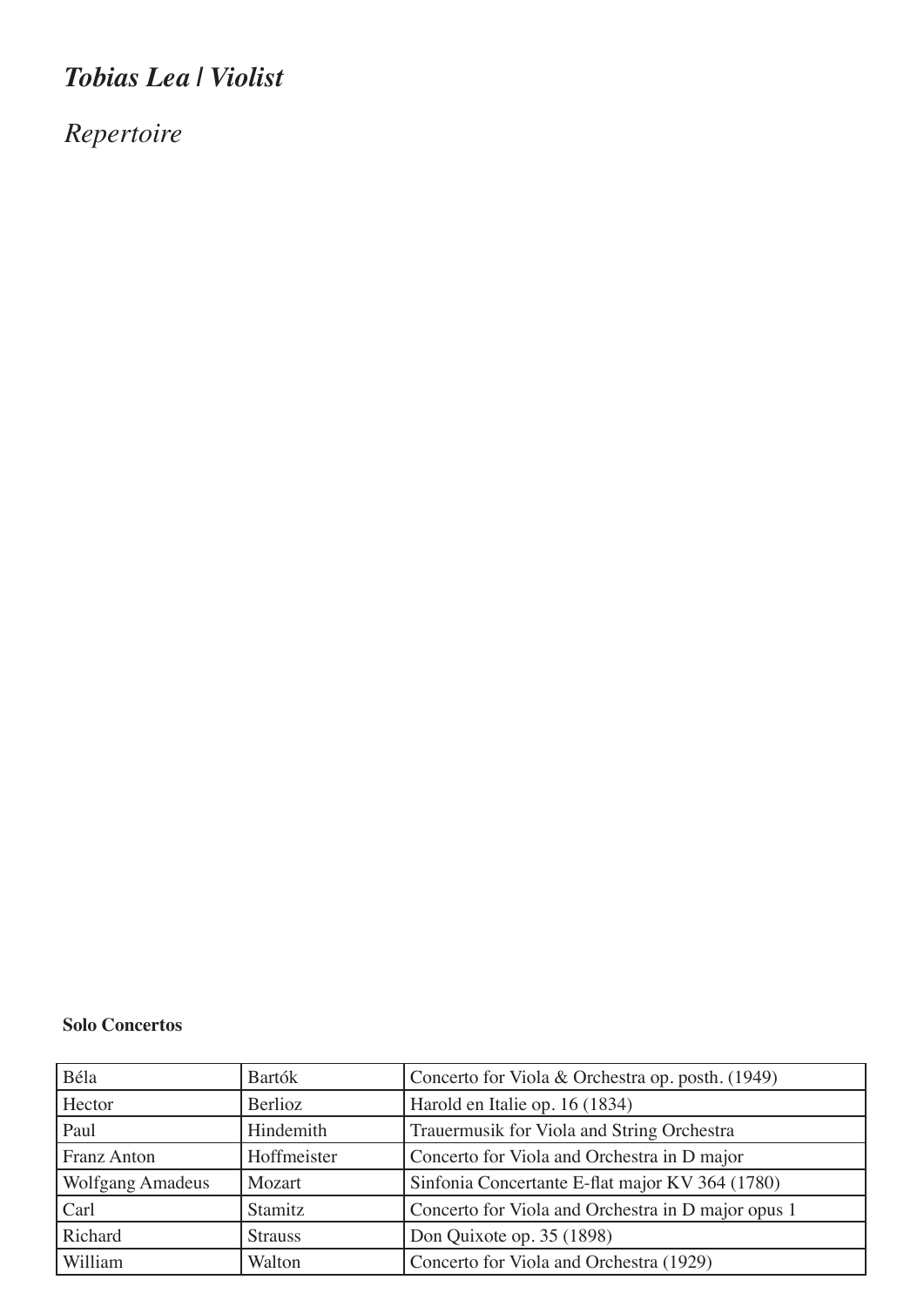## **Chamber Music**

*String Quartets*

| Samuel   | <b>Barber</b>    | String Quartet No. 2 Op. 27                 |
|----------|------------------|---------------------------------------------|
| Alban    | <b>Berg</b>      | Lyric Suite for String Quartet (1926)       |
| Ernest   | Bloch            | String Quartet No. 3                        |
| Benjamin | <b>Britten</b>   | String Quartet No. 2 (1945)                 |
| Claude   | Debussy          | String Quartet in G minor Op. 10 (1893)     |
| Gabriel  | Fauré            | String Quartet in E minor Op. 121           |
| Edvard   | Grieg            | String Quartet No. 1 in E minor Op. 27      |
| Paul     | Hindemith        | String Quartet No. 7                        |
| Leoš     | Janáček          | String Quartet No. 1                        |
| Ernst    | Korngold         | String Quartet No. 1, 2 and 3               |
| Fritz    | Kreisler         | String Quartet in A minor                   |
| Sergej   | Prokofjew        | String Quartet No. 1 (1930)                 |
| Maurice  | Ravel            | String Quartet in F                         |
| Franz    | Schmidt          | String Quartet No. 1 in A                   |
| Arnold   | Schönberg        | String Quartet No. 1                        |
| Jean     | Sibelius         | String Quartet No. 1 in E flat              |
| Richard  | <b>Strauss</b>   | <b>String Quartet</b>                       |
| Igor     | Stravinskij      | Double Canon for String Quartet             |
| Josef    | Suk              | String Quartet in B Op. 11                  |
| Tōru     | Takemitsu        | "A way a lone" for String Quartet           |
| Pëtr     | Čajkovski        | String Quartet No. 1 in D Op. 11 (1871)     |
| Ralph    | Vaughan Williams | String Quartet No. 1 in G minor             |
| Giuseppe | Verdi            | String Quartet in D minor                   |
| Anton    | Webern           | 5 Movements for String Quartet Op. 5 (1909) |

and a broad selection of works by:

Haydn, Mozart, Beethoven, Schubert, Brahms, Mendelssohn, Bartók und Šostakovič

*String Quintets and String Sextets:*

| Ernst                   | Korngold  | String Sextet Op. 10                                                             |
|-------------------------|-----------|----------------------------------------------------------------------------------|
| <b>Wolfgang Amadeus</b> | Mozart    | <b>Grande Sestetto Concertante</b><br>(based on the Sinfonia concertante KV 364) |
| Arnold                  | Schönberg | Verklärte Nacht                                                                  |
| Pëtr                    | Čajkovski | Souvenir de Florence Op. 70                                                      |

and a broad selection of works by: Beethoven, Brahms, Mozart und Schubert

*String Trios, Piano Quartets, Piano Quintets, Clarinet Quartets:* A broad selection of works by: Beethoven, Brahms, Dvorak, Haydn, Mozart, Schubert und Schumann